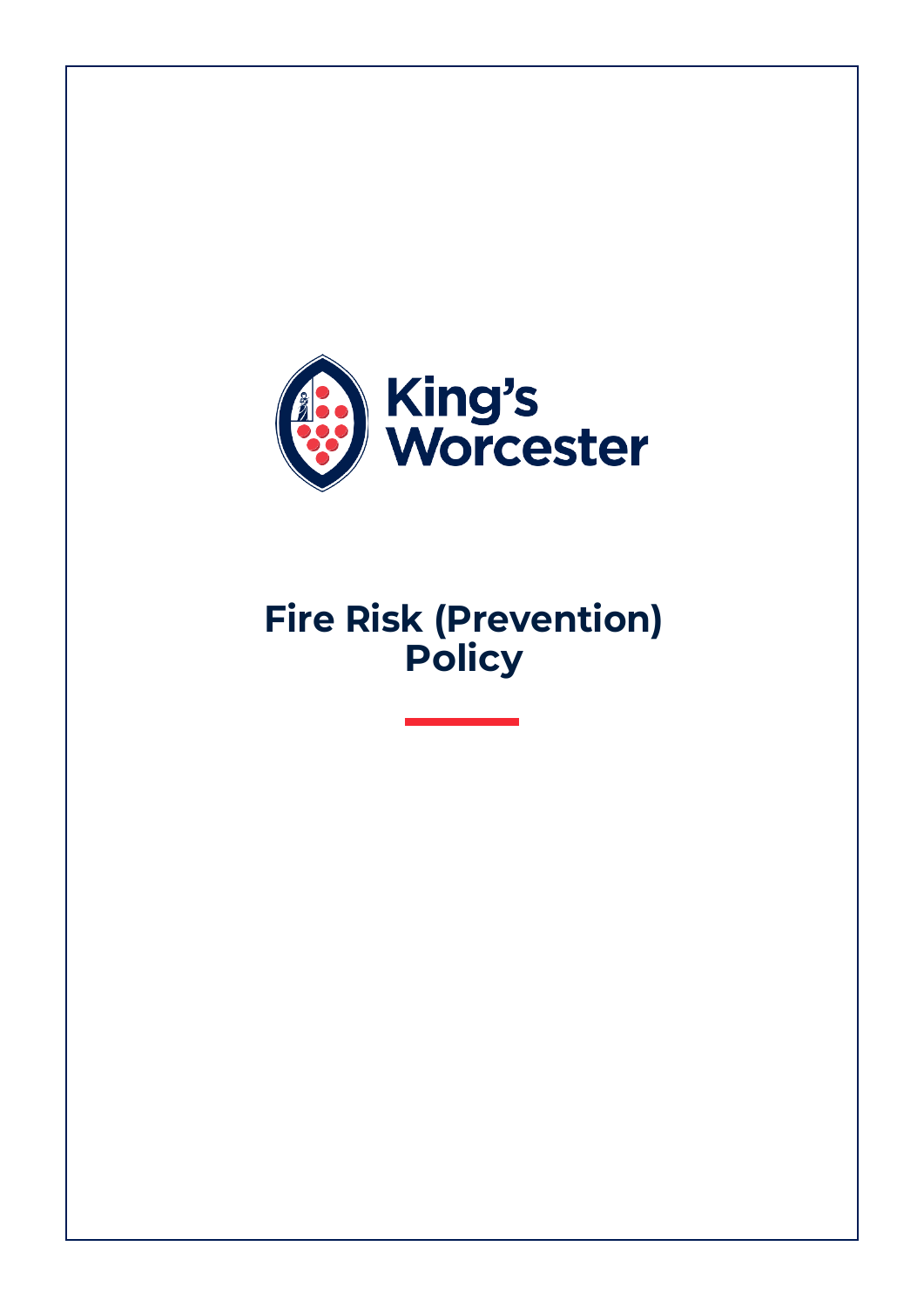

#### **Purpose**

This policy reflects the importance in which The King's School Foundation places on the safety of its staff, pupils, visitors and other persons who may be affected by its activities and its property.

The King's School Foundation takes all reasonable and practicable steps to achieve the objectives and measures outlined below, in the manner that this statement sets out.

# **Objectives**

The foundation will comply with the Regulatory Reform (Fire Safety) Order 2006 and all other applicable fire safety legislation and standards. Where the foundation could be granted exemptions from specific regulations, it is the foundation's policy that fire precaution standards and arrangements will be, so far as possible, at least equivalent to those which are set out in the Government Fire Safety Risk Assessment Guidelines.

#### **Outcome**

- 1. Safeguard all personnel in the foundation, including visitors, from death or injury in the event of a fire or associated explosion
- 2. Minimise the potential for fire to occur and disrupt the work of the foundation and cause damage to property and the environment.

### **Implementation**

The Director of Operations has day to day responsibility for fire safety, responsibilities for fire precautions are exercised through the members of the Health and Safety Working Group and Committee. The Heads of KSW, KSH, KSA delegate to staff the proper application of the fire procedures in their areas of responsibility.

All members of staff, pupils, contractors and visitors are required to follow the standing instructions and fire procedures. In particular, in the event of a fire alarm sounding in a school, occupants must evacuate the building and only re-enter upon the instruction of the Incident Co-ordinator, maintenance or the Fire Service.

In respect of all facilities, the foundation will:

- Provide appropriate means of escape in case of fire and ensure that all means of escape are properly maintained, kept free from obstruction and available for safe and effective use at all times
- Provide the means of escape with adequate emergency lighting on the escape route, and maintain this in efficient working order
- Provide and maintain in working order the alarm system or the means of giving warning in case of fire
- Provide and maintain in working order all fire-fighting appliances and devices
- Provide appropriate instruction and training for all foundation staff on the actions to be taken and dealing with a fire
- Provide safety plans stating the precautions to be observed and steps to be taken to protect people and property